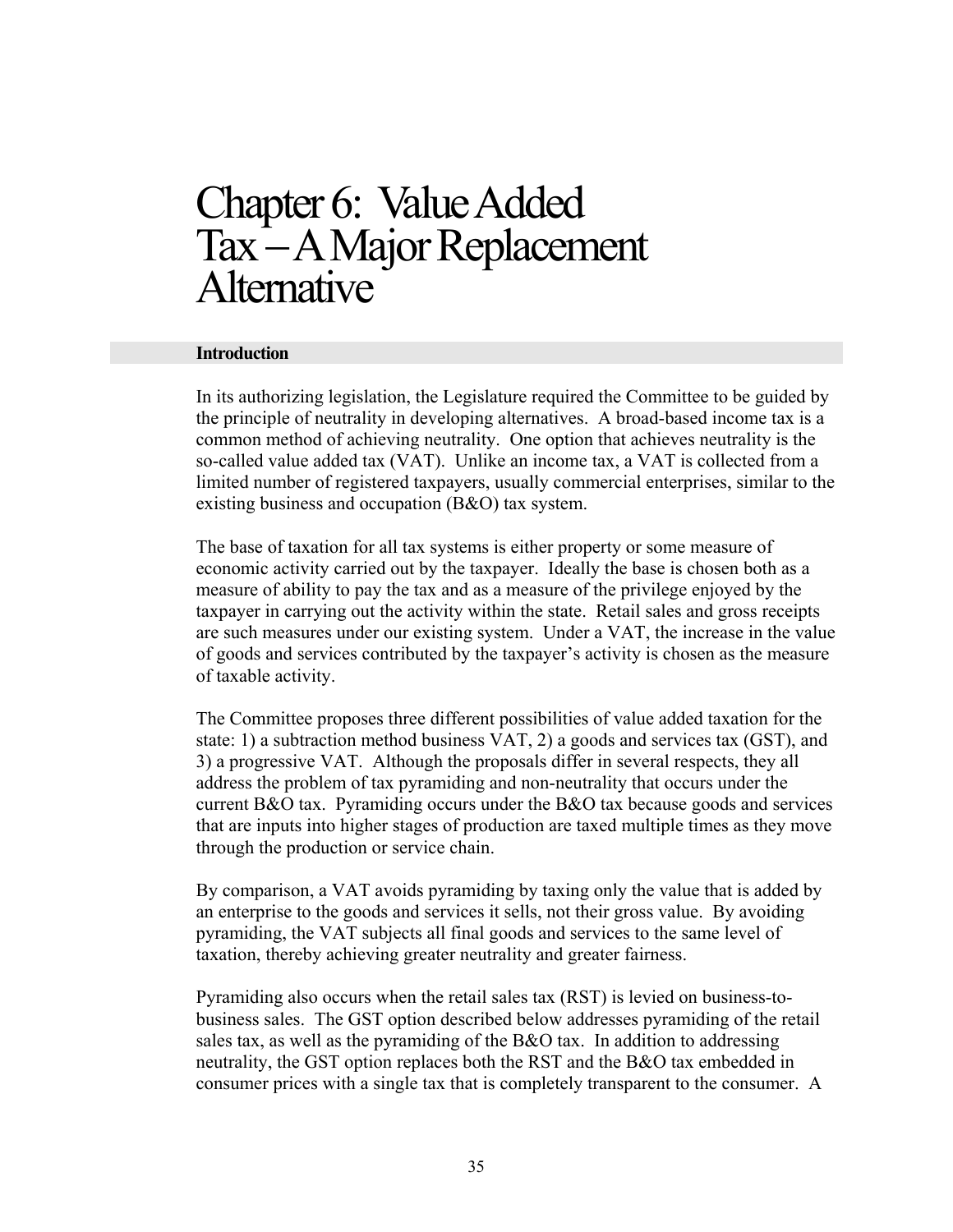GST is more amenable to taxing services as well as tangible goods than is the current RST.

Finally, the progressive VAT option described below addresses the problem of regressivity that is inherent in taxes of this type by incorporating a form of lowincome taxpayer relief.

#### **Major Problem Addressed**

To better understand the difference between B&O and value added taxation, consider the following simplified example. In the production and sale of wood cabinets, there are several stages in the process, each of which is often performed by a different enterprise. One enterprise harvests the timber, another mills the lumber, a third manufactures the cabinets, and a final enterprise sells the cabinets to the ultimate consumer at the retail stage. Other enterprises, such as wholesalers, may also be in the chain.

Under a B&O tax, the total value of a good is taxed when it is sold from one enterprise to another in the production chain. This total value includes the value of intermediate products along the way. The value of the timber is embedded in the value of the lumber, the value of the lumber is embedded in the manufactured cabinets, and so on. The gross value of the product at each stage includes taxes paid on intermediate products, so the tax accumulates (pyramids) as it moves through the production chain. Analysis of Washington's current tax system shows that the B&O tax in total pyramids 2.5 times. The amount of pyramiding varies considerably by industry.

Under a VAT, the taxable base is the value added at each stage of production. In the above example, the lumber mill pays tax on the value it adds by milling raw timber into lumber, and the manufacturer pays tax on the value it adds by turning lumber into cabinets. The value of the timber embedded in the value of lumber is not taxed again as lumber sales, nor is the value of lumber embedded in the cabinet taxed again as cabinet sales, and so on. Value added is taxed once at every stage, but not more than once, so the total effect is equivalent to taxing just once the full value of final goods and services sold to ultimate consumers.

The pyramiding of the B&O tax causes non-neutral tax treatment to the advantage of vertically integrated enterprises and to the disadvantage of non-vertically integrated businesses. Enterprises that are vertically integrated escape multiple levels of taxation because intermediate products produced within the enterprise for itself are not subject to tax until the product is sold to another entity. Non-vertically integrated enterprises buy intermediate products on which B&O tax has already been paid and are taxed again when they sell the enhanced products. The B&O tax encourages enterprises to vertically integrate that would not otherwise do so in order to avoid the higher taxes that arise through pyramiding. (For more detail on the problem of pyramiding and non-neutralities, see Chapter 9.)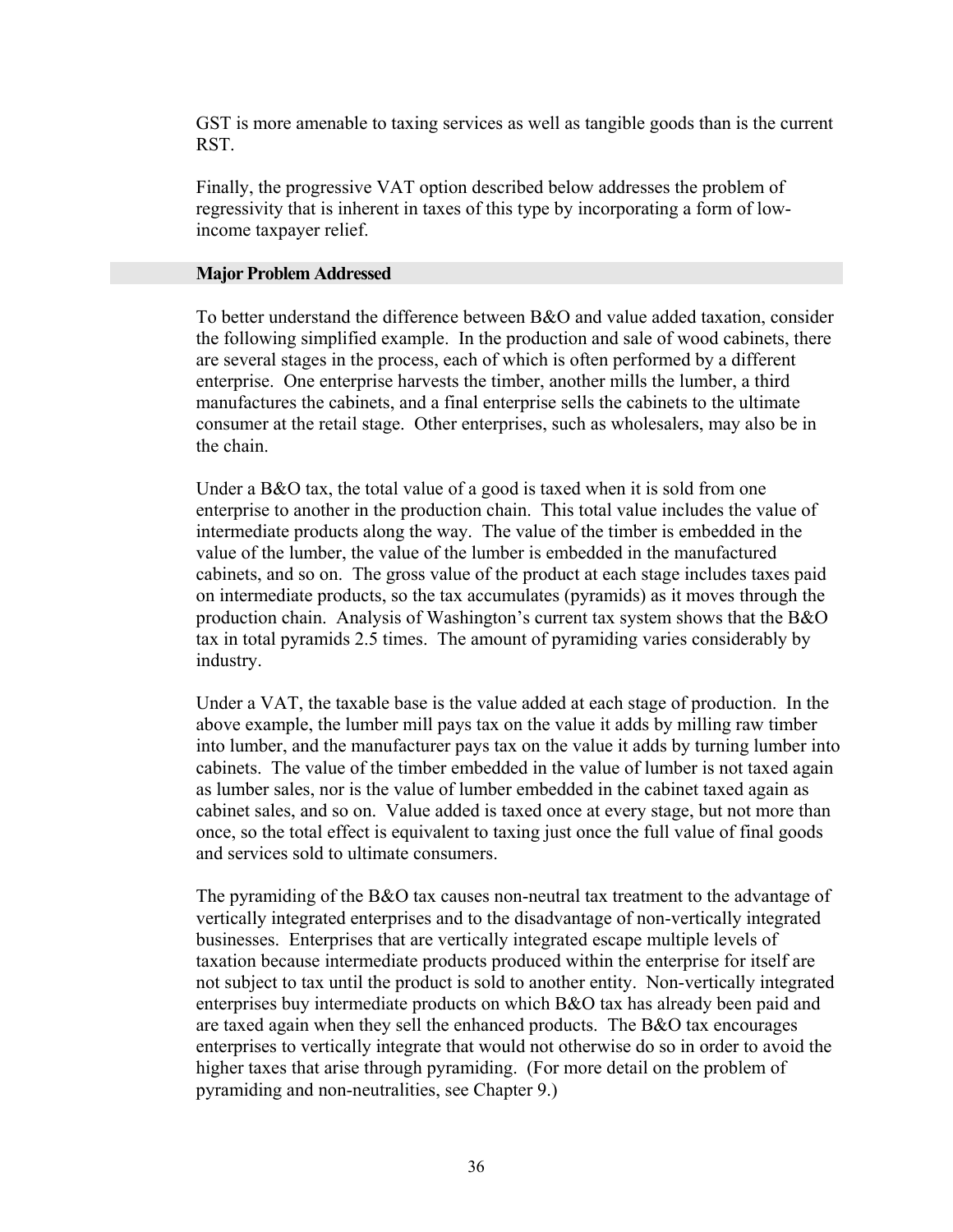Pyramiding also causes non-neutral taxation because it occurs to different degrees in different industries. Goods and services subject to more stages of production will have taxes that pyramid into higher effective rates. This is equivalent to taxing different goods and services at different rates, causing non-neutralities.

The following diagrams illustrate a value added tax versus a B&O tax.

## **Chart 6-A**

#### **Business Value Added Tax Illustration**

|                            |                                  | Retailer                                      |                                  |
|----------------------------|----------------------------------|-----------------------------------------------|----------------------------------|
| Gross Sales<br>Value Added | \$50,000<br>\$20,000<br>\$30,000 | Gross Sales<br>Minus Purchases<br>Value Added | \$70,000<br>\$50,000<br>\$20,000 |
| <b>VAT at .96%</b>         | \$287                            | VAT at .96%                                   | \$191<br><b>Taxation</b>         |
|                            |                                  |                                               |                                  |
|                            | Taxation                         | Value added<br>\$20,000                       | \$191                            |
| Value added<br>\$30,000    | \$287                            |                                               |                                  |
| Purchase cost<br>\$20,000  |                                  | \$50,000                                      |                                  |
|                            |                                  | <b>Manufacturer</b><br>Minus Purchases        | Purchase cost                    |

**Total Tax = \$669**

# **Chart 6-B**

#### **Business and Occupation Tax Illustration (Illustration assumes that tax is not passed on.)**



**Total Tax = \$669**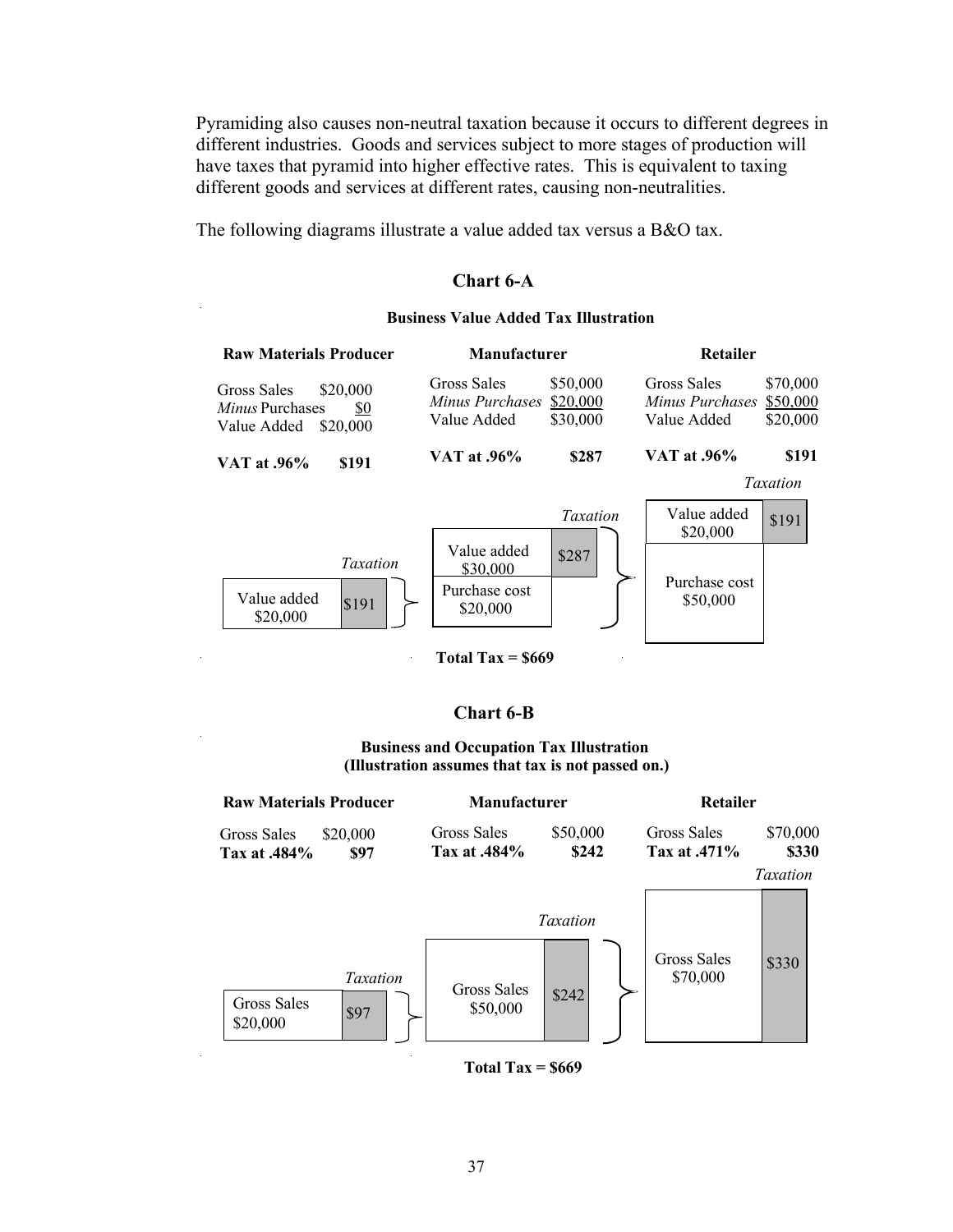## **Mechanics of the VAT**

As with any other tax, policy makers must choose among several ways in which a VAT can be designed and administered. In choosing which VAT options to propose, the Committee exercised its best judgment as to which forms would be most appropriate and workable for a state tax system.

# Different Definitions of Value Added

VATs can differ according to how they treat purchases of assets used in a business (producer durables). The so-called *consumption-type VAT* treats purchases of producer durables (capital expenditures) exactly the same as purchases of intermediate products and subtracts them from the tax base. The *gross product VAT* includes the value of producer durables in the tax base. An intermediate form, known as an *income VAT*, would exclude the depreciation part of capital costs from value added.

# Different Ways VATs Treat Imports and Exports

Another difference among value added taxes is how they treat imports and exports of goods and services to and from the state. Some VATs are primarily *origin based*; others are primarily *destination based*. An origin-based tax is levied on production within the state regardless of whether the good or service is consumed in state or out of state. The B&O tax is primarily origin based, although it has mechanisms to exempt some part of the value of exports so that Washington-produced goods and services can compete. The subtraction method business VAT described below is also primarily an origin-based tax.

Destination-based taxes are levied on goods and services consumed in the state regardless of where they are produced. Under this type of tax, goods and services produced in Washington that are destined for export are not taxed, and goods produced out of state but consumed in Washington are taxed. The retail sales tax is a destination-based tax. The GST described below is a destination-based VAT.

# Different Ways to Calculate Tax Liability Under a VAT

Value added taxes can be classified according to how they require taxpayers to calculate their tax liability. Under a *subtraction method VAT*, enterprises pay tax on the value of their gross receipts minus the costs of intermediate goods and services they purchase in the course of doing business. Under an *invoice method VAT* (which includes the GST), enterprises pay tax on the value of their gross receipts minus a credit for taxes paid on their purchases of intermediate goods and services as recorded on their business invoices. Under an *addition method VAT*, enterprises calculate the tax base by starting with the entity's profit and adding costs of production such as labor and costs of capital. However, each of these calculations yields essentially the same value added base.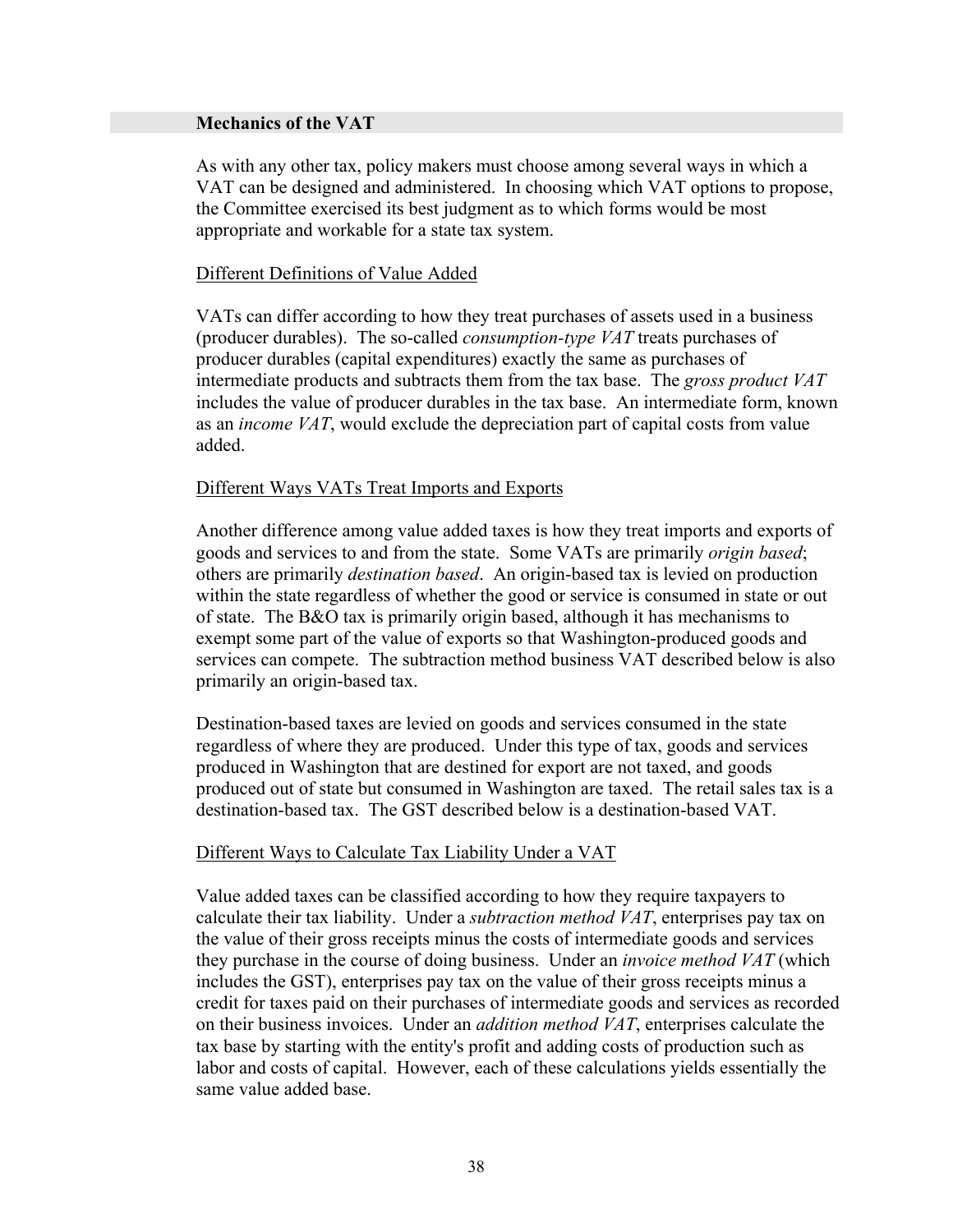#### **Alternative VAT Proposals**

#### **#1. Subtraction Method VAT**

**Proposal:** Replace the B&O tax with a 2.2 percent subtraction method business value added tax.

#### **Description:**

Purpose: To improve neutrality by eliminating the pyramiding in the B&O tax.

Tax Incidence: All businesses with nexus in Washington would pay the tax on activity that takes place in Washington State.

Rate and Yield: 2.2 percent VAT required to replace the B&O tax loss of \$2,278 million in CY 2005.

Tax Base: Gross receipts less cost of intermediate goods. The subtraction method VAT is the simplest way for businesses to measure their value added.

Imports: Imports of intermediate goods would be treated as origin based. In other words, imports would be fully deductible. Unitary accounting would be required for multistate enterprises to avoid tax evasion.

Exports: Enterprises would multiply their gross receipts from all sales by a threefactor apportionment ratio (sales, property, payroll) in order to maintain the competitiveness of the current business tax system.

Exemptions: Limited exemptions could be implemented on an entity/activity basis. No exemptions are assumed in the 2.2 percent rate.

Treatment of Capital Expenditures: The proposal does not exclude capital expenditures or depreciation from the tax base. However, excluding capital expenditures or depreciation could be allowed as a mechanism to make Washington businesses more competitive.

**Problems Addressed:** The subtraction method business tax would eliminate pyramiding that is caused by the B&O tax. The tax is more neutral and fair because value added is a better measure of the actual economic activity conducted by an enterprise than is gross receipts, and all forms of activity are taxed at the same rate regardless of industry or firm production structure. Like the B&O tax, the VAT is burdensome to businesses in their unprofitable years, but to a lesser degree because the cost of intermediate goods is not subject to tax.

The relative household/business incidence would not change since one business tax replaces another business tax.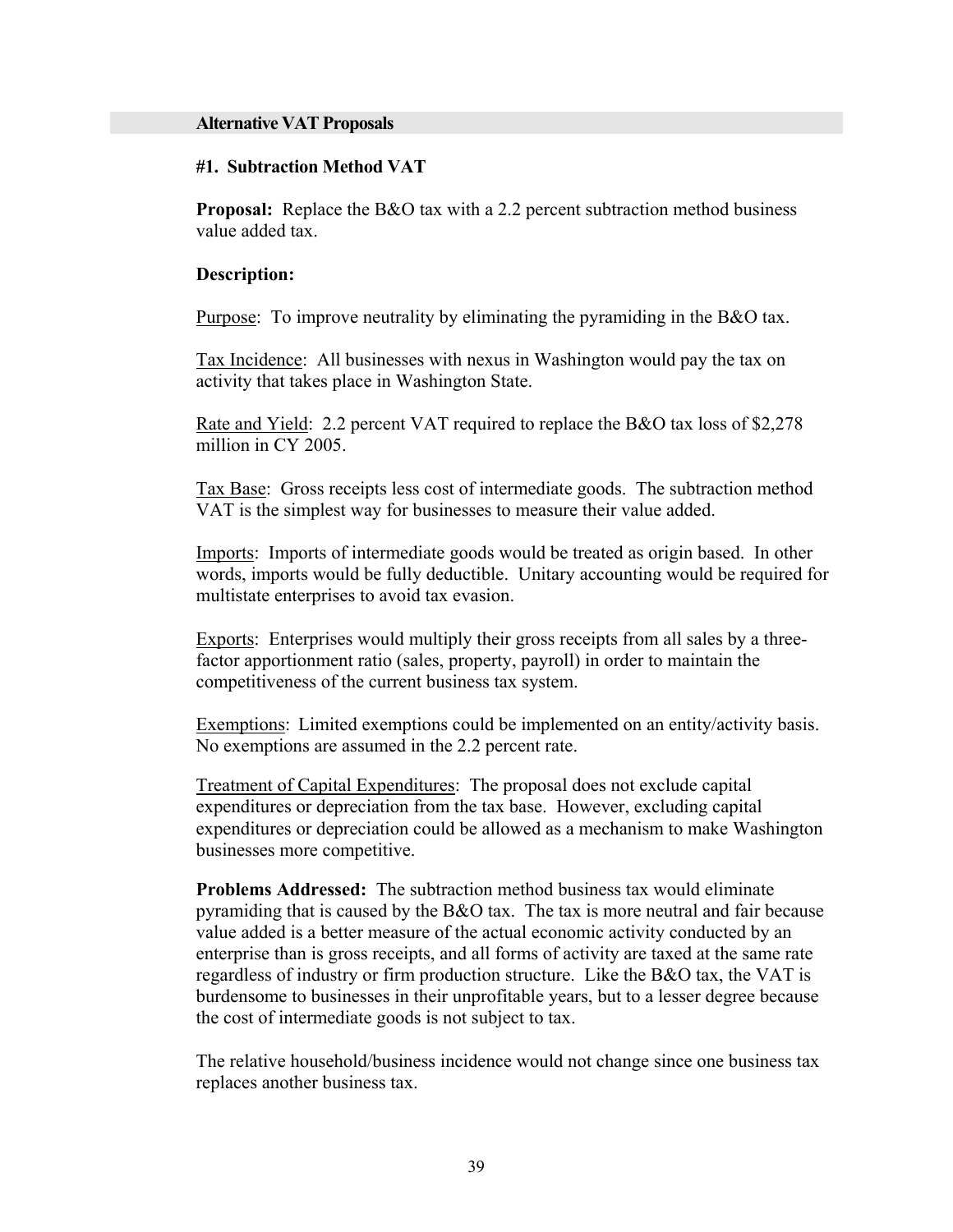**Problems Created:** The subtraction method VAT is more complicated to administer than the B&O, both for business and the Department of Revenue, because purchases of intermediate goods and services must be measured and monitored. There are additional opportunities for tax evasion and avoidance by taxpayers.

**Similar Taxes Imposed Elsewhere:** New Hampshire and Michigan both have addition method VATs. The addition method value added taxable base calculation starts with profit and adds compensation, interest paid, rent paid, and depreciation. New Hampshire currently has an addition method business VAT of 0.75 percent assessed on the sum of all compensation paid or accrued, interest paid or accrued, and dividends paid by the business enterprise, after special adjustments and apportionment. Enterprises with more than \$150,000 in gross receipts are subject to the tax. Michigan has a modified addition method VAT called a single business tax (SBT) at a rate of 2 percent as of December 2001. The SBT provides several exemptions, deductions and credits from value added and is apportioned by means of sales, property and payroll.

Although the methodologies for determining the taxable base differ, the subtraction method VAT and the addition method VAT have essentially the same tax base. The Committee proposes the subtraction method rather than the addition method because it is simpler for businesses to calculate and more similar to the existing B&O tax.

In the 1980s, Representative Dan Grimm proposed legislation in Washington for a subtraction method VAT with apportionment of exports. The legislation did not pass.

**A majority of the Committee recommends that the Legislature replace the B&O tax with a subtraction method business value added tax.**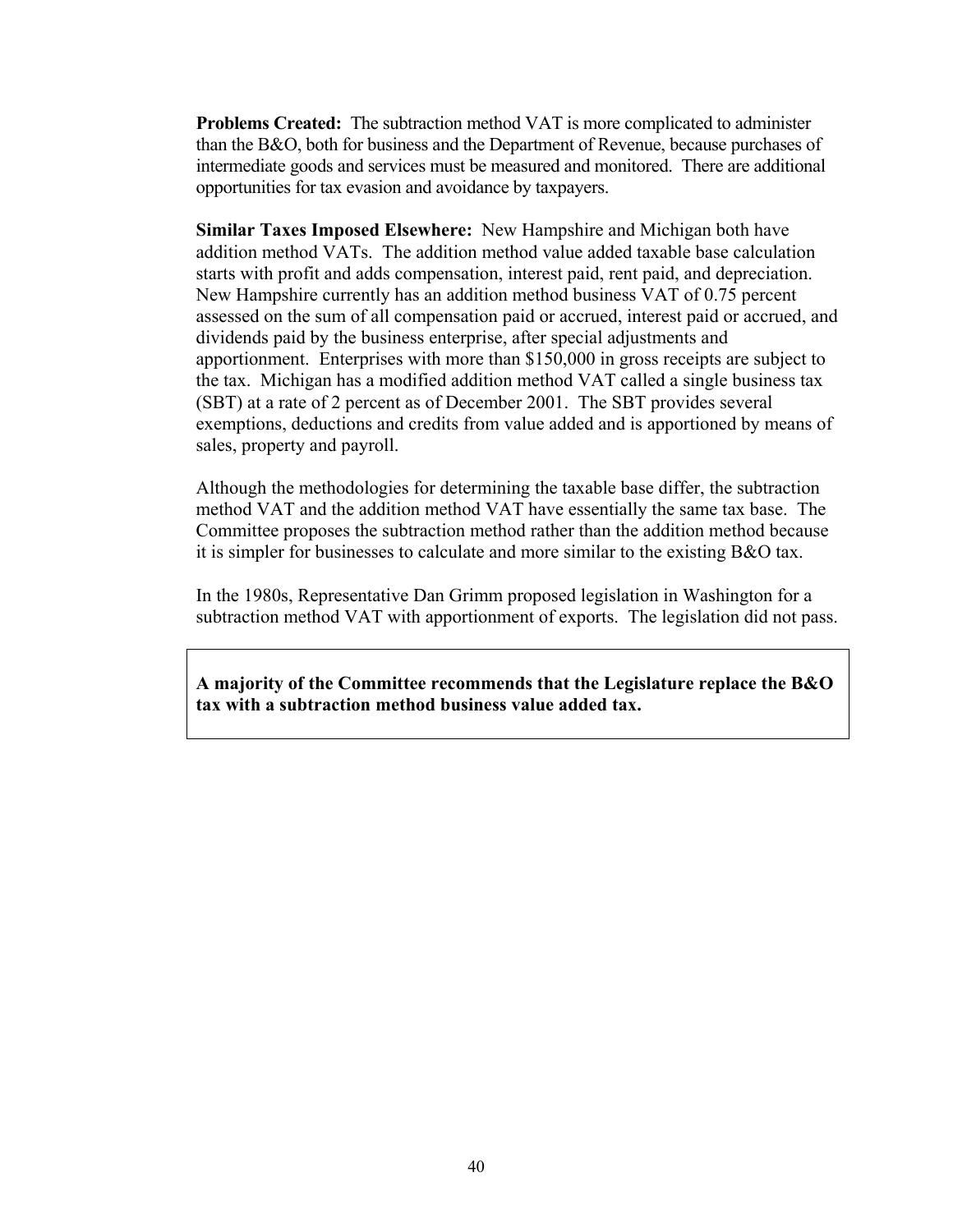# **#2. Goods and Services Tax**

**Proposal:** A 9 percent GST to replace both the B&O tax and the state retail sales tax.

## **Description:**

Purpose: Eliminates pyramiding and resulting non-neutralities. Broadens the tax base. Creates a more transparent tax system.

Tax Incidence: The legal incidence of the tax is on the purchaser whether the taxpayer is a business or an individual.

Rate and Yield: 9 percent GST rate to replace the state retail sales tax and the B&O tax loss of \$8,945 million in CY 2005.

Tax Base: The tax base is equal to sales at every stage of production, including wholesale and retail transactions, with a credit for taxes paid on intermediate goods and services purchased by registered taxpayers.

This is essentially a destination-based tax on the value of goods and services consumed in the state.

The tax would be paid on all products and services, including those currently exempt under the retail sales tax, such as personal and professional services. Agricultural production and rental of real estate would also be included.

Exemptions: Food, prescription drugs and medical services would be exempt.

Imports: Tax would be paid on imported goods and services. Goods purchased by the final consumer out of state would be subject to use tax.

Exports: Exported goods can be "X-rated." Out-of-state sales are not taxed while taxpayers receive a credit for X percent of the tax paid on their intermediate goods. If X equals 100 percent, the exports are said to be zero-rated (conventional in national VATs), meaning that no state tax is collected on the value of goods and services exported from the state. If X equals zero, state tax is embedded in exported goods. X is chosen to achieve competitiveness objectives.

Local Sales Tax: Local sales tax would continue to be collected by retailers.

**Problems Addressed:** Like the subtraction method VAT, the GST would improve economic neutrality and equity by eliminating pyramiding.

The GST also broadens the tax base to include personal and professional services, agricultural production and rental of real estate. Some of these activities are difficult to tax under a retail sales tax because they would pyramid. Businesses purchase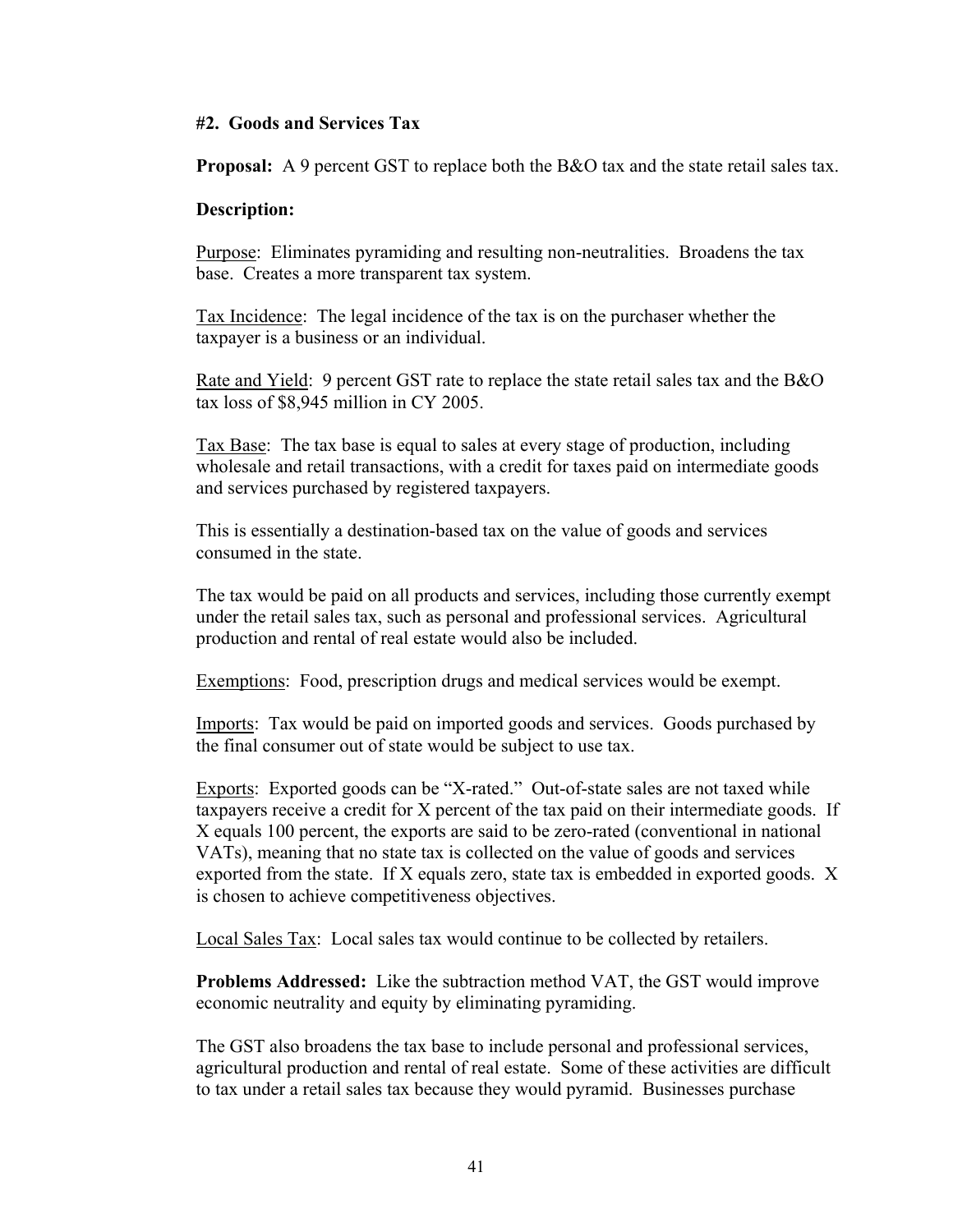professional services, a portion of which becomes an implicit part of their output, and a portion of which becomes an implicit part of overhead. The portion that is implicit in output could then become taxed again. Since the GST eliminates pyramiding, pyramiding would not be an obstacle in base broadening.



Source: Washington Excise and Property Tax Microsimulation Model

### **Chart 6-D**

#### **#2 Goods and Services Tax** Share of Tax by Households/Businesses



Source: Utah State Tax Commission, Western States' Tax Burdens FY 1999-2000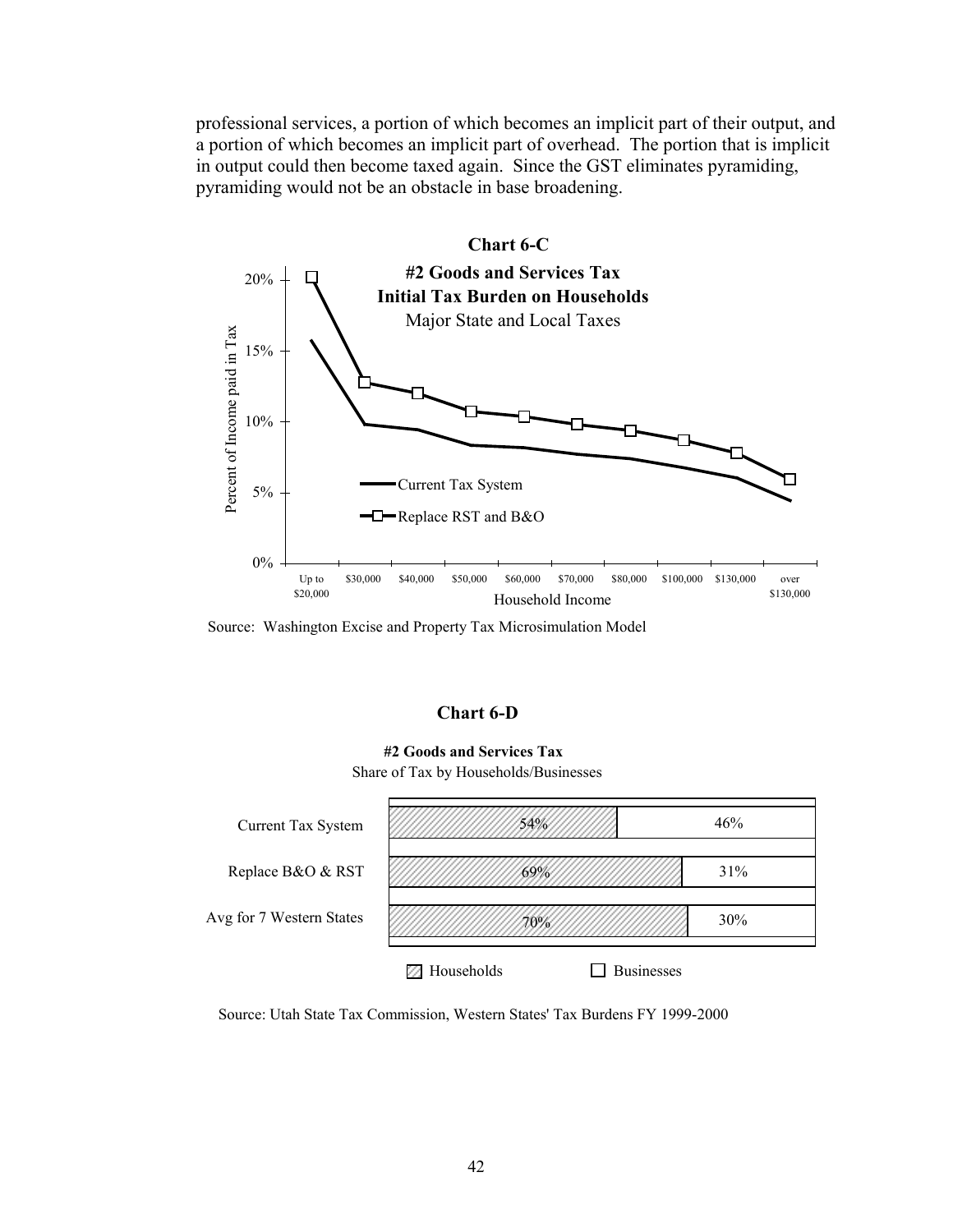The destination-based GST replaces the origin-based B&O, therefore increasing competitiveness. The choice of X allows policy makers to choose the most appropriate value for competitiveness.

A GST is more transparent than the B&O tax. B&O taxes that are passed down to consumers are hidden. The share of tax paid by households increases from 54 percent under the current system to 70 percent under the GST proposal. The share of tax paid by business decreases from 46 percent under the current system to 30 percent under the GST proposal.

The relative reliance on different taxes does not change under this proposal.

**Problems Created:** The GST is a novel tax for a single state. Although multistage sales taxes like the GST are used in many countries around the world, including Europe and Canada, there are few operating examples of GST-type VATs implemented by sub-national governments in any country.

The GST would involve more administrative and compliance costs than the B&O and retail sales taxes.

The GST is subject to the same harmonization problems as the current RST, including remote and cross-border shopping.

**Similar Taxes Imposed Elsewhere:** Quebec has a destination-based invoice method provincial VAT, and three Maritime Canadian provinces have provincial VATs harmonized with the federal VAT.

The European VATs use the invoice method to determine tax liability similar to the GST. The tax base for European VATs is consumption. For the invoice method this means that the enterprise would receive a credit for the tax shown on invoices for capital good purchases as well as for intermediate goods. The VATs are "destination based" taxes in which taxes are imposed by the jurisdiction in which the buyer is located. Exports are not taxed by the jurisdiction in which the goods are produced (zero-rated); imported goods are taxed by the jurisdiction in which they are sold. If an enterprise imports intermediate goods from another country and uses them in its production process, there is no tax on the invoice for these intermediate goods to take as a credit against the tax on the value of the goods the enterprise produces.

No state in the United States has a GST type of VAT.

**While not favored by the majority of the Committee, it was agreed that the GST is appropriate for consideration.**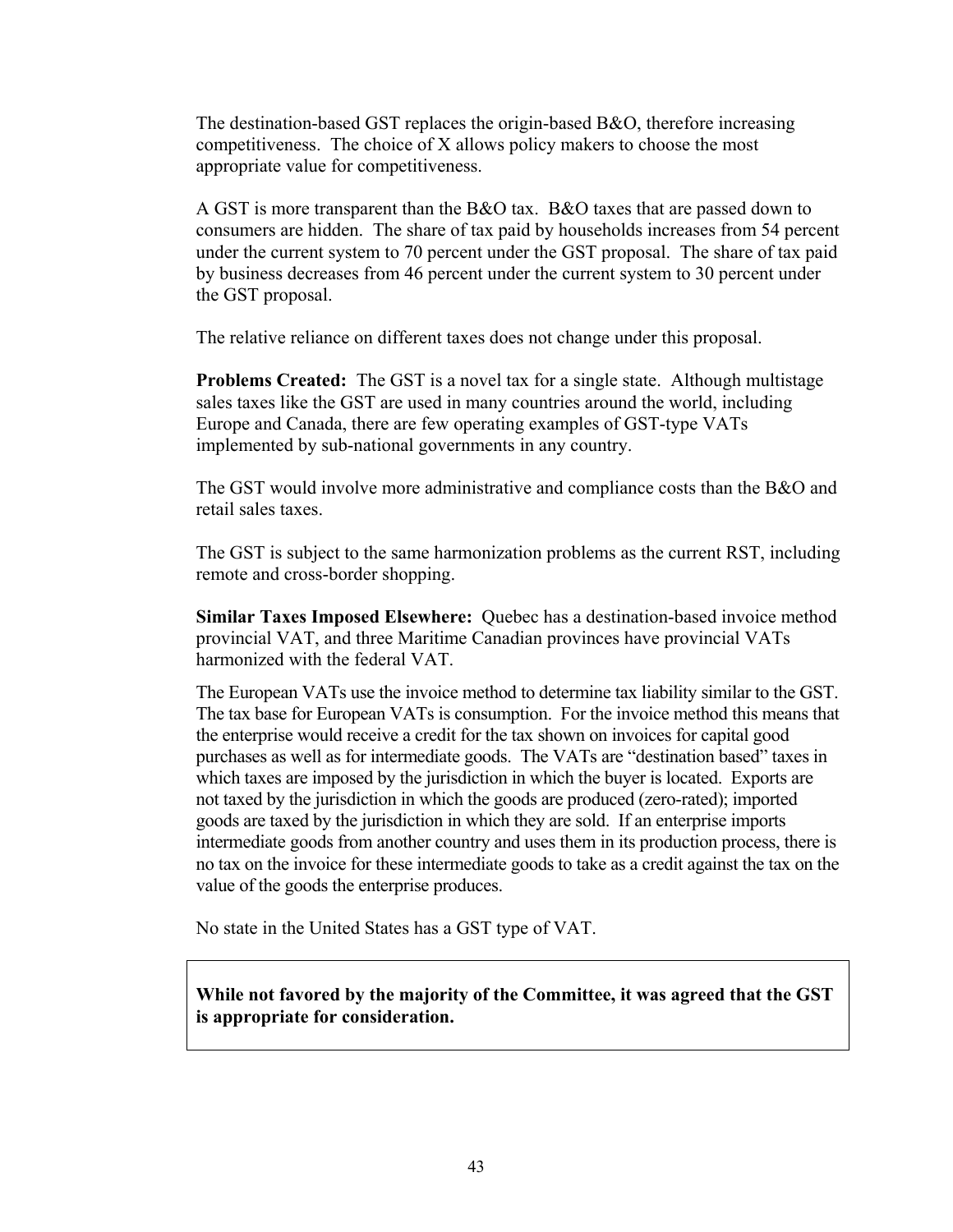# **#3. Progressive VAT**

**Proposal:** Progressive VAT at 3.9 percent reduces state RST to 3.5 percent and replaces B&O.

# **Description:**

Purpose: Eliminates pyramiding and broadens the tax base, thereby increasing neutrality. It also reduces the regressivity of the tax system.

Tax Incidence: This is a tax on both businesses and wage earners.

Rate and Yield: 3.9 percent progressive VAT to reduce the RST to 3.5 percent and replace the B&O tax. This VAT rate maintains revenue neutrality to cover a \$5,242 million tax loss in existing taxes in CY 2005.

Registered taxpayers include all enterprises with nexus in the state and all persons employed in the state. Enterprises, employees of taxable enterprises, and employees of nontaxable organizations including government agencies all pay the same tax rate on value added above a \$30,000 exemption.

Tax Base: The business tax base is equal to gross receipts by all enterprises less costs of intermediate goods and services and the cost of wage compensation paid to employees in the state.

Employees are required to register as taxpayers and must pay tax on wages received from employers in the state. Wages are a measure of the employee's value added in the state.

The tax is essentially an origin-based value added tax split between the businesses and employees who are considered value-adding entities in their own right.

Exemptions: \$30,000 exemption per registered taxpayer.

The tax exemption applies to all registered taxpayers. Employees of nontaxable organizations such as government employees have the same exemption.

The extension of an exemption to the employee component of value added relieves tax burdens on low-income earners and makes the tax progressive. There is no need to exempt taxes on necessities for this purpose.

Imports: Purchases of imported intermediate goods and services by enterprises are fully subtracted.

Exports: For exporting enterprises, some form of apportionment of the business part of the tax may be applied in order to mimic the destination (competitive) component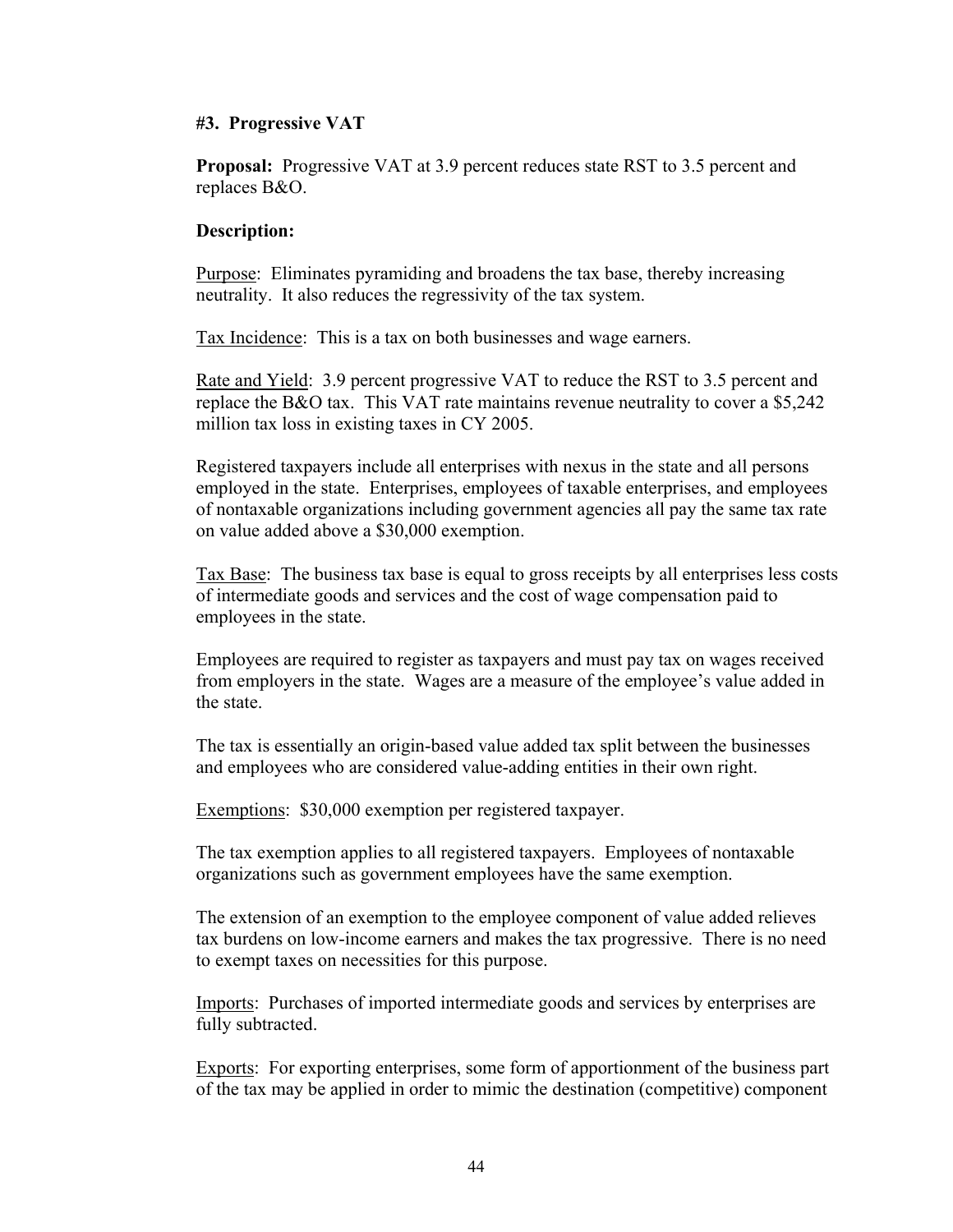of the current business tax system. This is already described in the subtraction business VAT (Option #1).

Local Sales Tax: Local sales tax would continue to be collected by retailers.

Economic Impacts: When the progressive VAT reduces RST and replaces B&O, the household tax burden increases from 54 percent under the current system to 59 percent. The business burden decreases from 46 percent to 41 percent.

The relative reliance on general sales tax decreases from 49 percent to 43 percent.

**Problems Addressed:** The progressive VAT, like the other two VATs proposed, is more neutral because it eliminates the pyramiding of the B&O tax and is levied on a broad base.

The wage and salary portion of the tax is less regressive than the retail sales tax because the \$30,000 exemption targets tax relief to low-income households.



Source: Washington Excise and Property Tax Microsimulation

Individual taxpayers may be able to export a portion of the wage and salary tax to the federal government by deducting the tax from their federal income tax.

Replacing the B&O and the sales tax shifts some of the tax burden onto households and off businesses. The share of tax paid by households increases from 54 percent under the current system to 59 percent under the progressive VAT proposal. The share of tax paid by business decreases from 46 percent under the current system to 41 percent under the proposal.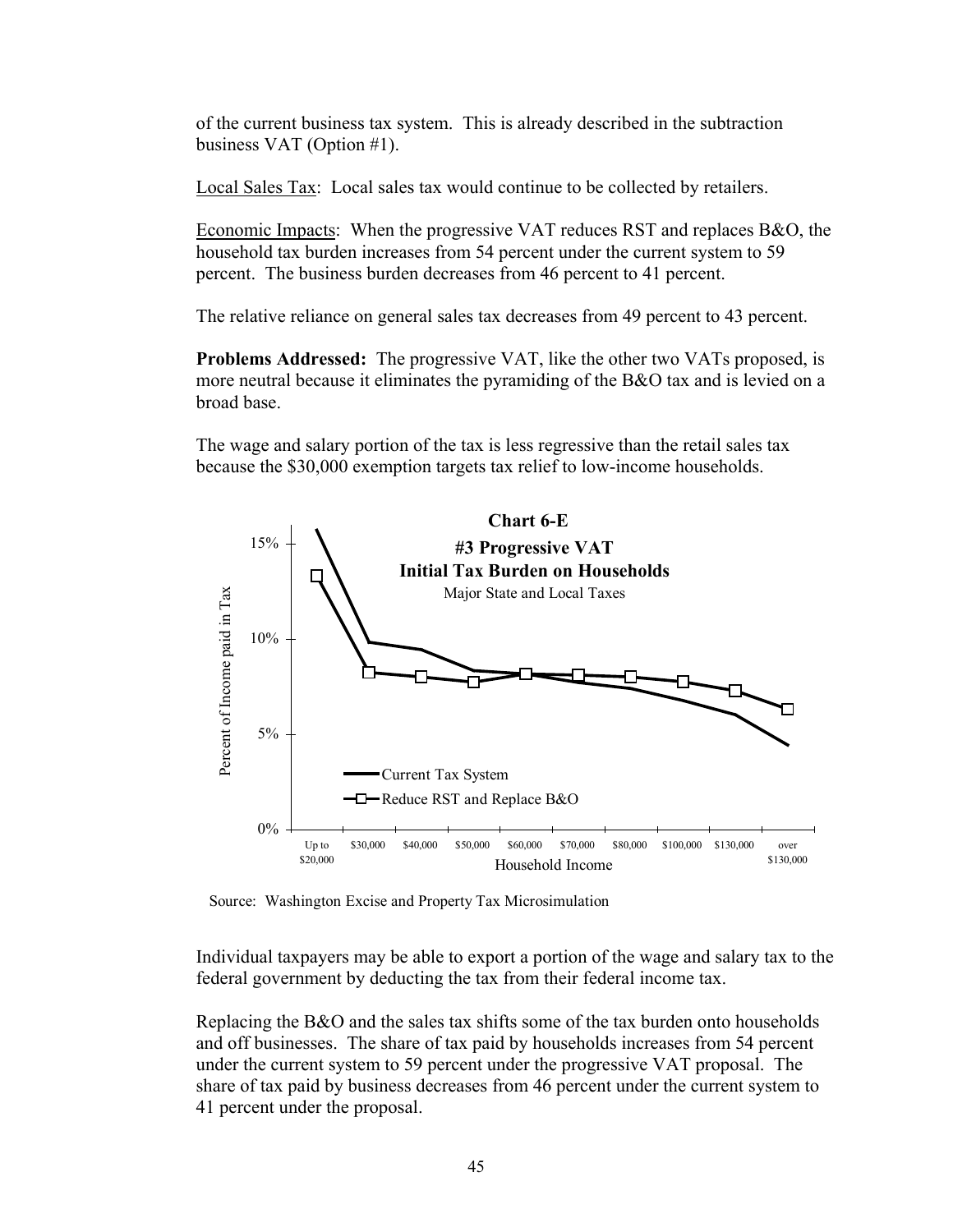# **Chart 6-F**



Source: Utah State Tax Commission, Western States' Tax Burdens FY 1999-2000

**Problems Created:** Like the subtraction method VAT and the GST, the progressive VAT is more complex than the current system, although no more complex than an income tax.

The progressive VAT significantly increases the number of registered taxpayers by including employees in the tax net.

The tax may be considered an income tax by the courts and voters. Apportionment is needed to ensure that the business component of the tax does not reduce competitiveness.

**Similar Taxes Imposed Elsewhere:** Although a tax of this type has been advocated as a replacement for the federal income tax since President Reagan, it has not been implemented anywhere in the world at this time. As an untried tax, there are probably additional, unknown challenges to implementation and administration.

Replacing the B&O and a portion of the state sales tax shifts Washington's high reliance on gross receipts taxes to a tax at least partially based on employee wages and salaries. Washington's mix of taxes would become more similar to the U.S. average.